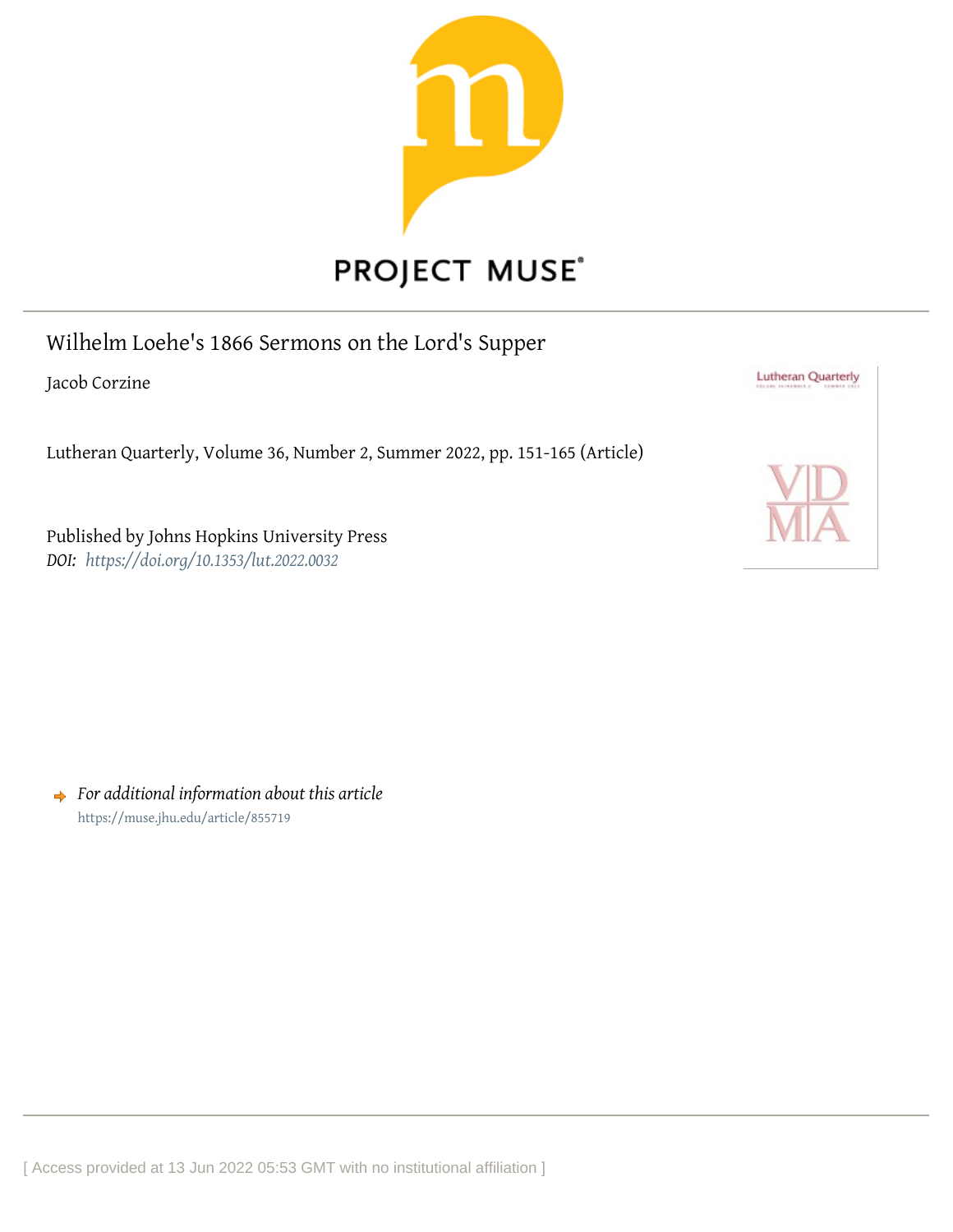## *Wilhelm Loehe's 1866 Sermons on the Lord's Supper*

*by* Jacob Corzine

In 1866, the Franconian pastor Wilhelm Loehe preached a series<br>of Friday evening sermons on the Lord's Supper. Owing to the n 1866, the Franconian pastor Wilhelm Loehe preached a series prominent role that the Lord's Supper played in his thinking, or perhaps to its role in his legacy, these sermons, already collected in Loehe's day, were published by Martin Wittenberg in a companion volume to Klaus Ganzert's seven volumes of Loehe's collected works.1 Loehe's legacy is multifaceted, including responsibility for the founding of American institutions like Concordia Theological Seminary (Fort Wayne) and Wartburg Seminary (Dubuque), and the mission work that led to the Franken-colonies of Michigan. In Germany, his legacy is domestic more than international, and the influence of his diaconal institutions and deaconesses has been significant and long-lasting. Besides all of this, the influence of his liturgical and pastoral work can still be encountered today, in Germany as in the United States. This outsized influence of a nineteenth-century village pastor should be a reminder of the significant blessings that attended his work as a pastor in that village. With that in mind, the sermons addressed below are worth study not only as a channel of influence across oceans and time, but also as a noteworthy example of local pastoral work.

In focusing on the 1866 sermons, this article takes a particular interest in Loehe as a preacher. In that the sermons all address the Lord's Supper, one argument here is that the sermon rarely stands alone as the only expression of pastoral work, but instead stands alongside other means of grace and pastoral care efforts administered by the Lutheran *Seelsorger*. Where particularly his pastoral work is in focus, Loehe may be best known for his introduction of private confession and absolution as a regular element of congregational life in the village of Neuendettelsau. For him, this in particular was the work of *Seelsorge* (soul care), but the sermons analyzed below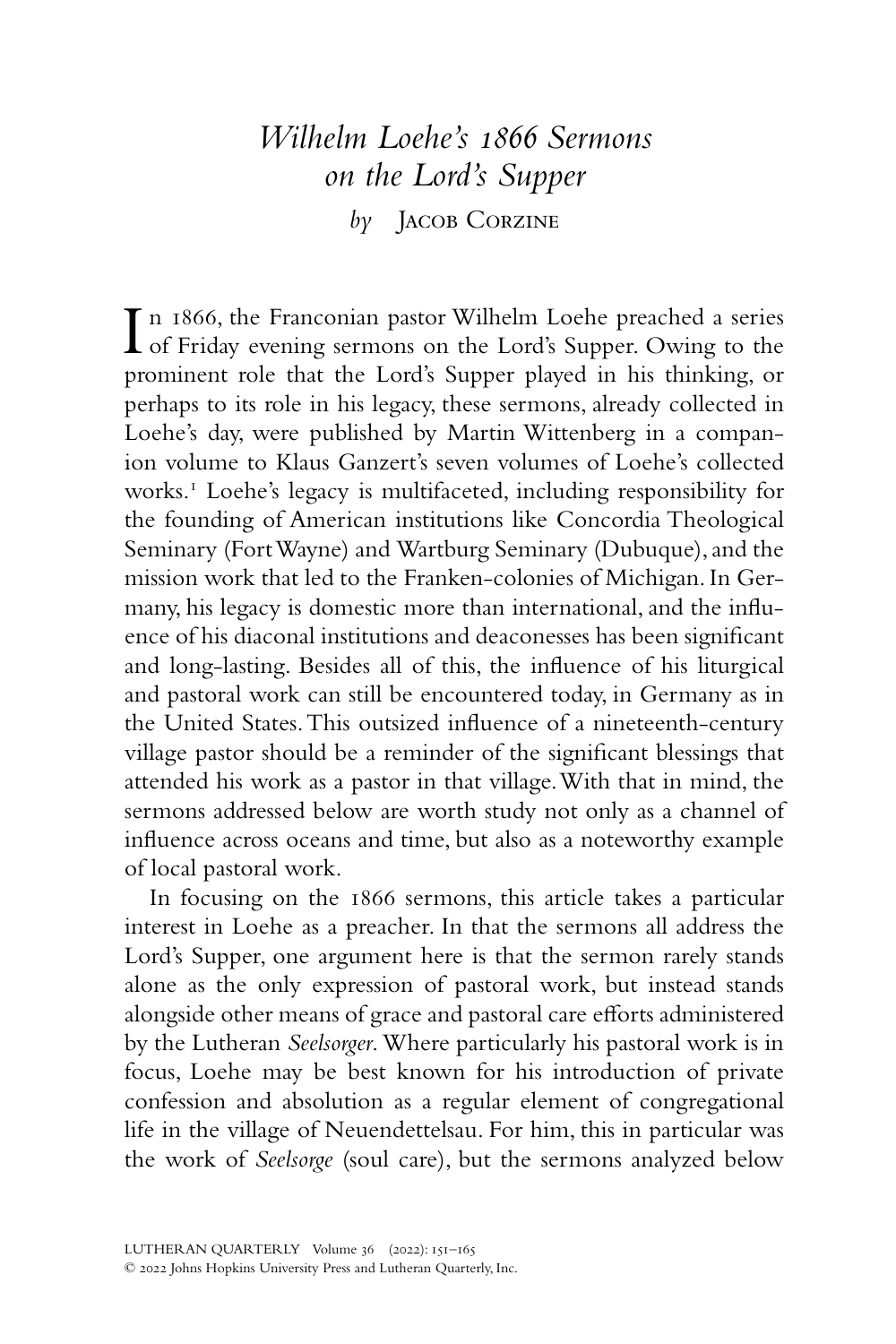demonstrate clearly his integration of preaching and the Supper into that work.

Another noteworthy aspect of his legacy is the inherent tension between depictions of Loehe as an heir of Pietism, on the one hand, and the already mentioned primacy of emphasis on the sacraments, on the other. The recent publication of his journal<sup>2</sup> gives ample evidence for the characterization of at least the young Wilhelm Loehe as a pietist, or as one influenced by Pietism. A persistent and heartfelt wrestling with self and concern over the quality of his own spiritual character dominates nearly every page of the diary.3 The potential contrast to a sacramental piety ("sacramental life"4 ), focused not on the Christian's (in-)ability to overcome his own spiritual deficiency but on the comfort that comes where sins are forgiven, is dramatically on display.<sup>5</sup> This contrast guides the inquiry carried out here. In his sermons on the sacrament as the work of God: what place is held by the Christian? How is the Christian characterized? When and in what way is the Christian addressed?

The answers to these questions are present in the sermons, but hardly dominant. The following is less an analysis of the sermon content than of the attending homiletical decisions. It is in no way a full presentation on Loehe's thought or theology of the Lord's Supper. It rather acknowledges at the outset that the Lord's Supper is about the Lord, and ask where the contact point is to the Christians, to whom the Supper is given. A quote from Martin Wittenberg's introduction may sharpen this aim: For Loehe, "presentation of doctrine always bears the character of edification."6 This question is how this looks in action.

#### *The 1866 Sermons*

To begin, a brief overview of the sermons may provide orientation. There are 20 sermons, 18 of which were preached on Friday evenings in the Neuendettelsau village church.7 In his review of the sermons' content, Martin Wittenberg identifies four sermons as the high point of the series. These are, according to the sequence, numbers 8, 10, 11, and 12, and are the sermons preached on September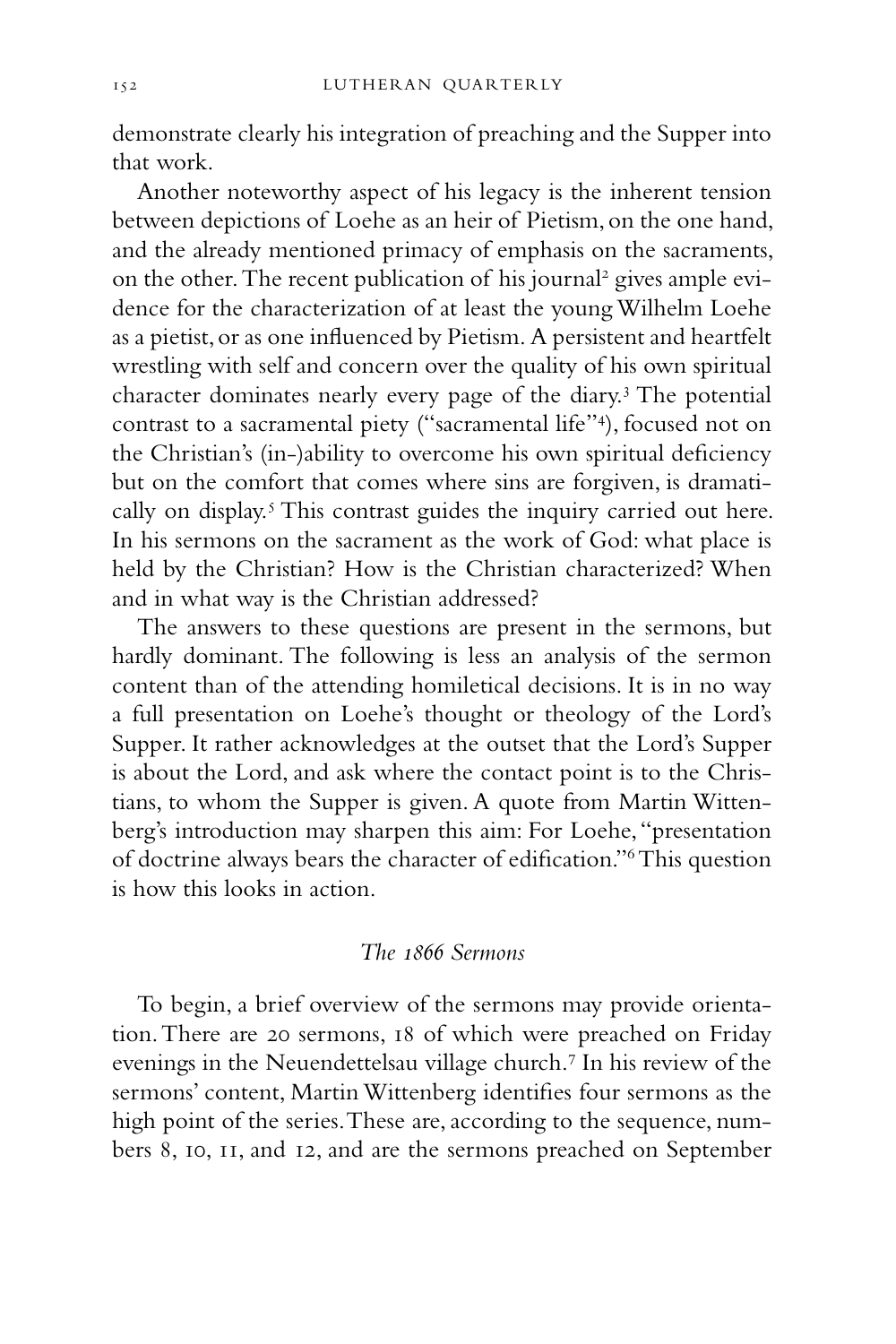14 and 28 and October 5 and 12 of 1866. They treat, respectively: the words of institution on the basis of 1 Corinthians 11, the importance of the Lutheran church's witness concerning the Supper on the basis of Matthew 26, the affirmation of John 6 as treating the Lord's Supper, and—again treating John 6—the blessing and value of the Lord's Supper.<sup>8</sup>

Each of the sermons is based explicitly on a biblical text, all from the New Testament except the first, which is based on Exodus 12. Several pericopes appear multiple times: John 6 three times, 1 Corinthians 5 twice, 1 Corinthians 10 three times, and 1 Corinthians 11 a total of five times (with a variety of overlap in verse selection). A full II of the 20 sermons are based on texts from I Corinthians 5, 10, 11, and 14. Not only texts explicitly referencing the Lord's Supper or directly related themes (like the passover institution) are included. Loehe also preaches on the account of Jesus raising the widow's son at Nain (Luke 7), the rejection of a divisive person (Titus 3), and the "decently and in order" of 1 Corinthians 14.

The sermons are rooted in these biblical texts and Loehe gives attention to that content as the anchor for each sermon, but he allows himself significant reach from that anchor. To wit: in the August 17 sermon on 1 Corinthians 10:15–17, Loehe highlights the errors of the Reformed and Roman teachings and the Lutheran practice of the Lord's Supper; in the November 23 sermon on Acts 2:42, he treats the word "bread" as a prompt to discuss the preparation, presentation, and distribution of the bread, as well as the proper comportment of the recipient. Here already, as Loehe aims to train the Christian in the right reception of the sacrament, one of the important aspects of Loehe's depiction of the Christian in the sermons is evident.

In the sermons, Loehe's conception of the Christian appears in a number of ways, as will be demonstrated below. One way was already alluded to: the Christian as disciple. For Loehe, the Christian is disciple in need of both spiritual training and intellectual faith education. Occasionally, Loehe conceives of the Christian in a second way, as an ideal to be held before the hearers. Finally, Loehe addresses his hearers at times simply as sinners who need to repent.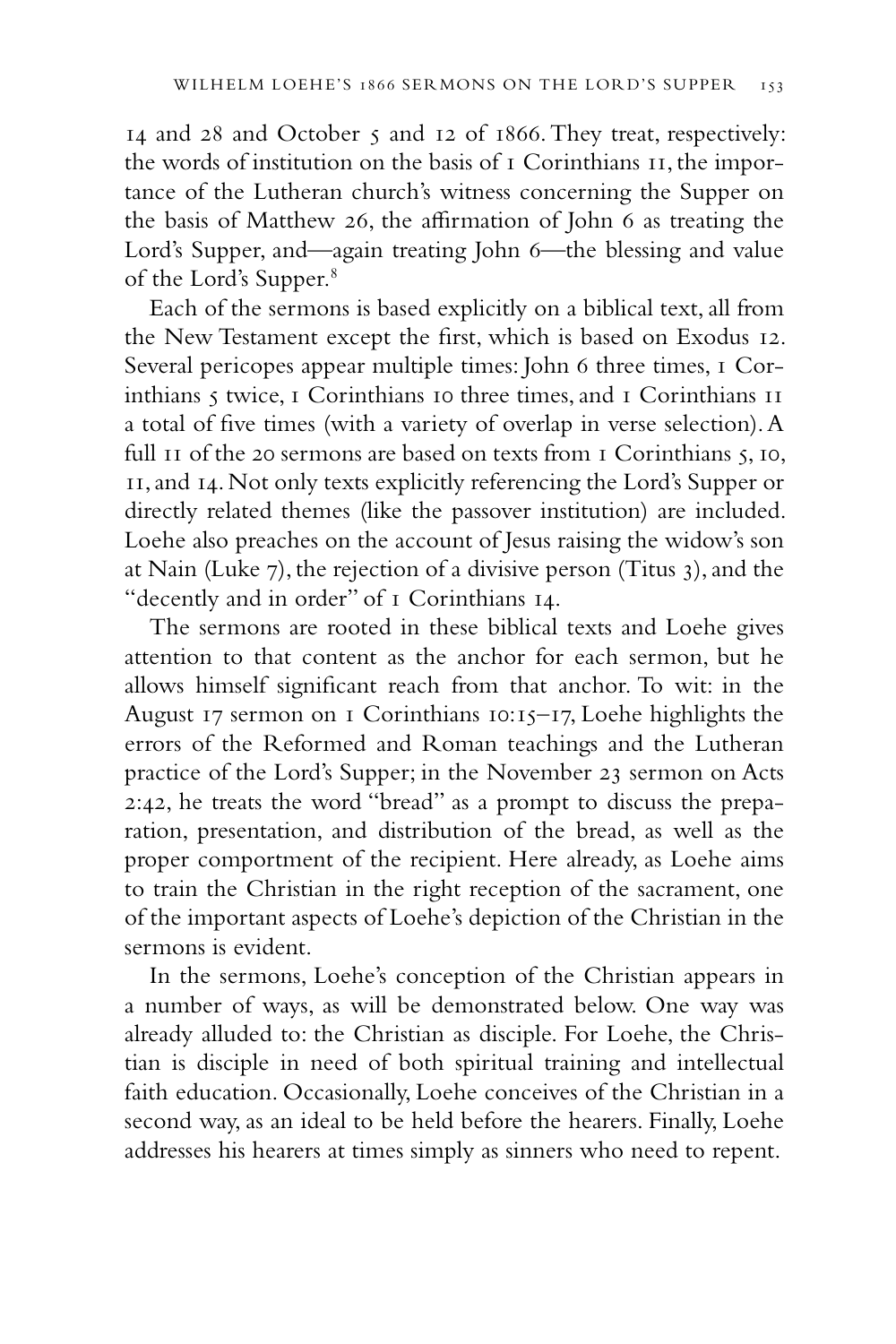### *The Christian as Disciple*

Loehe aims to equip his hearers as disciples to best receive the divine gifts. The sort of spiritual training Loehe pursued included the inculcation of behaviors, practices, and remembrances around the Lord's Supper, but appears under close inspection to not be an end in itself. Rather, it is justified by his desire to lead his hearers to the reception of deeper comfort and more profound blessing in their reception of the sacrament. Two passages help to demonstrate this.

In the *Sunday*<sup>9</sup> sermon from September 16, on Luke 7:11-17, Loehe addresses the raising of the widow's son at Nain and preaches comfort for those facing the death of loved ones. He attaches the certainty of the resurrection to faithful, repentant reception of the Supper: "Whoever, in this life, takes the Lord's Supper diligently and in faith, in repentance and hope, has the confirmation of the blessed resurrection and can die that much more peacefully."10

Loehe does not simply connect peace in death to reception of the sacrament, but actually ties a greater degree of peace to a more diligent and faithful reception. Peace in death is valued, not somehow besides and beyond the mere fact of salvation, but as a fruit of the same faith that receives that salvation. He even finds herein a comfort for those facing the death of loved ones. This marks something that will be seen in more detail in later sermon excerpts: Loehe distinguishes between the benefits of the sacrament that remain independent of the individual's perception of the same, and those, like comfort and peace in the face of loss, which manifest specifically in feeling and experience.

Loehe concludes his November 23 sermon on Acts 2:42, in which he discusses the bread in the Supper, with this summary:

These $<sup>11</sup>$  are small things, but also an external discipline (Zucht) is a fine disci-</sup> pline,12 but the summary is this: May what I have presented to you about the preparation of the bread give you cause to reflect on the fact that the bread is holy! May what I have said to you about the presentation [of the bread] remind you to pray internally while the pastor brings forth the elements! Take note of what I have said of the distribution, so that you may prepare yourselves for a worthy reception! Do not forget what I have said about the reception: that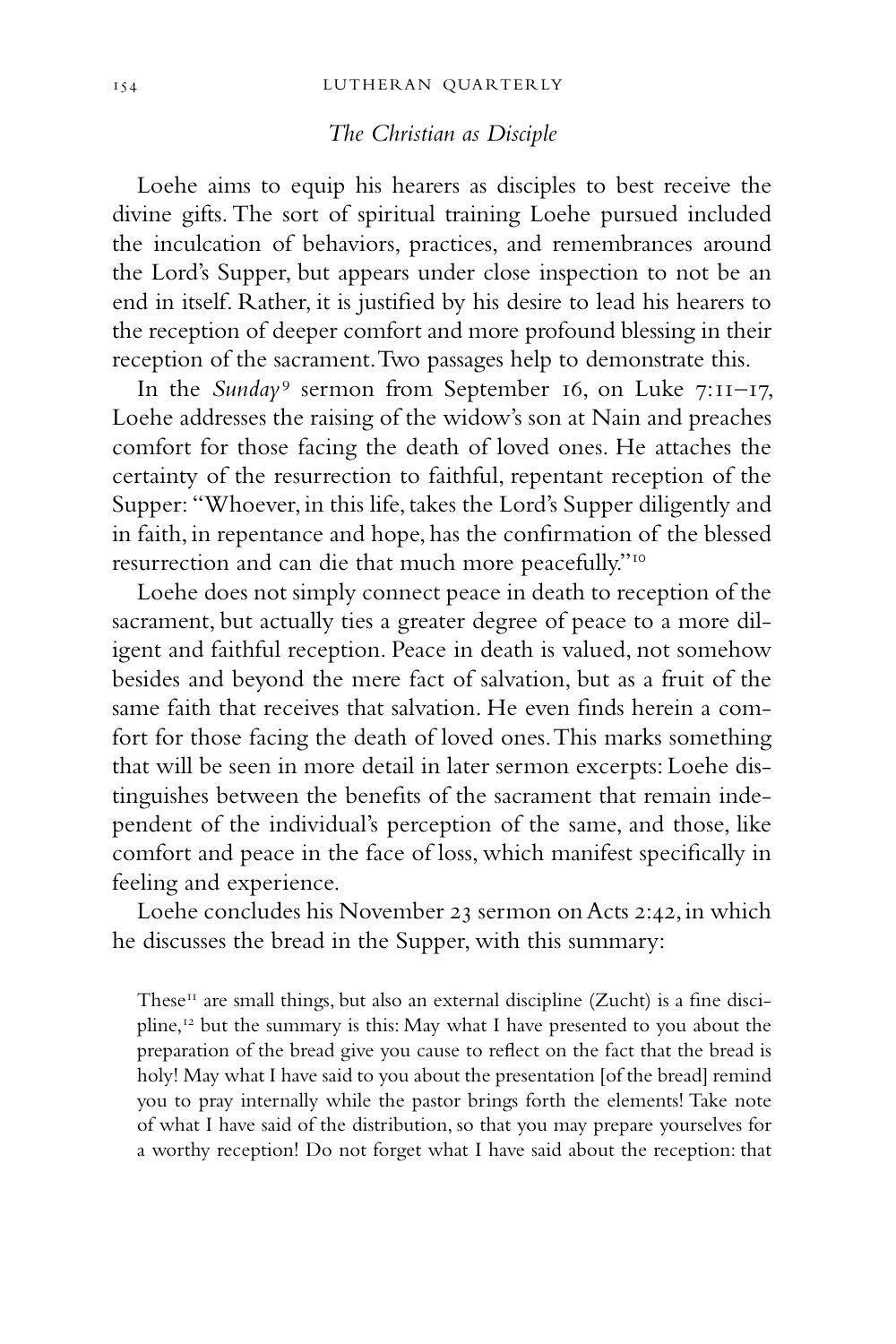you should be praying and that you should for reception move closer, so that the pastor can give to you more easily! In this way, some unworthiness, some offense, and some concerns are kept at bay, and for you remains some blessing that can awaken with your reception of the Supper.<sup>13</sup>

Here also, Loehe pursues the "fine outward training" with cause: it may lead to a blessing otherwise unattained in the reception of the Lord's Supper. That blessing is clearly not fundamentally salvific, but nevertheless worthy of pursuit. This seems to exist in conjunction with the removal of such things as might prevent a salutary reception, perhaps by troubling the recipient in later reflection on that reception.

The effort to educate his hearers permeates enough of the sermons to prompt Wittenberg to note that, for Loehe, doctrinal education has the character of edification. This can be demonstrated, on the one hand, in the sermon from August 17 on 1 Corinthians 10:15–17.14 In it, Loehe addresses the Roman Catholic doctrine of transubstantiation, the loss of the Preface in Reformed churches, and finally also the failure to break the bread in Lutheran liturgies, all of which leads to an explanation of why he does so in Neuendettelsau. Near the end of the sermon, Loehe gives this explanation regarding the benefit for the hearers.

May the reading you have heard remove from you all uncertainty and confirm your hearts. You know that here you are correctly led, and if there is some disobedience somewhere else, it has nothing to do with you; you receive rightly what the Lord has given and are obedient even in the small things, for you bless and you break. And we want to stop there; and if it is not possible to establish obedience everywhere, then we will establish it at least at our place and not allow ourselves to be disturbed by all the rest. Rather we know that the Lord is with us when we celebrate the Lord's Supper, so we can hope with even more certainty for his blessing in the Supper, because we are obedient to his word.<sup>15</sup>

The doctrinal education is intended to reduce the uncertainty that may arise from concerns about properly receiving the blessing in the Lord's Supper. Here again, Loehe is not suggesting that the fundamental gift, the forgiveness of sins, is at risk, but rather that there is potential for a better or worse apprehension of that gift.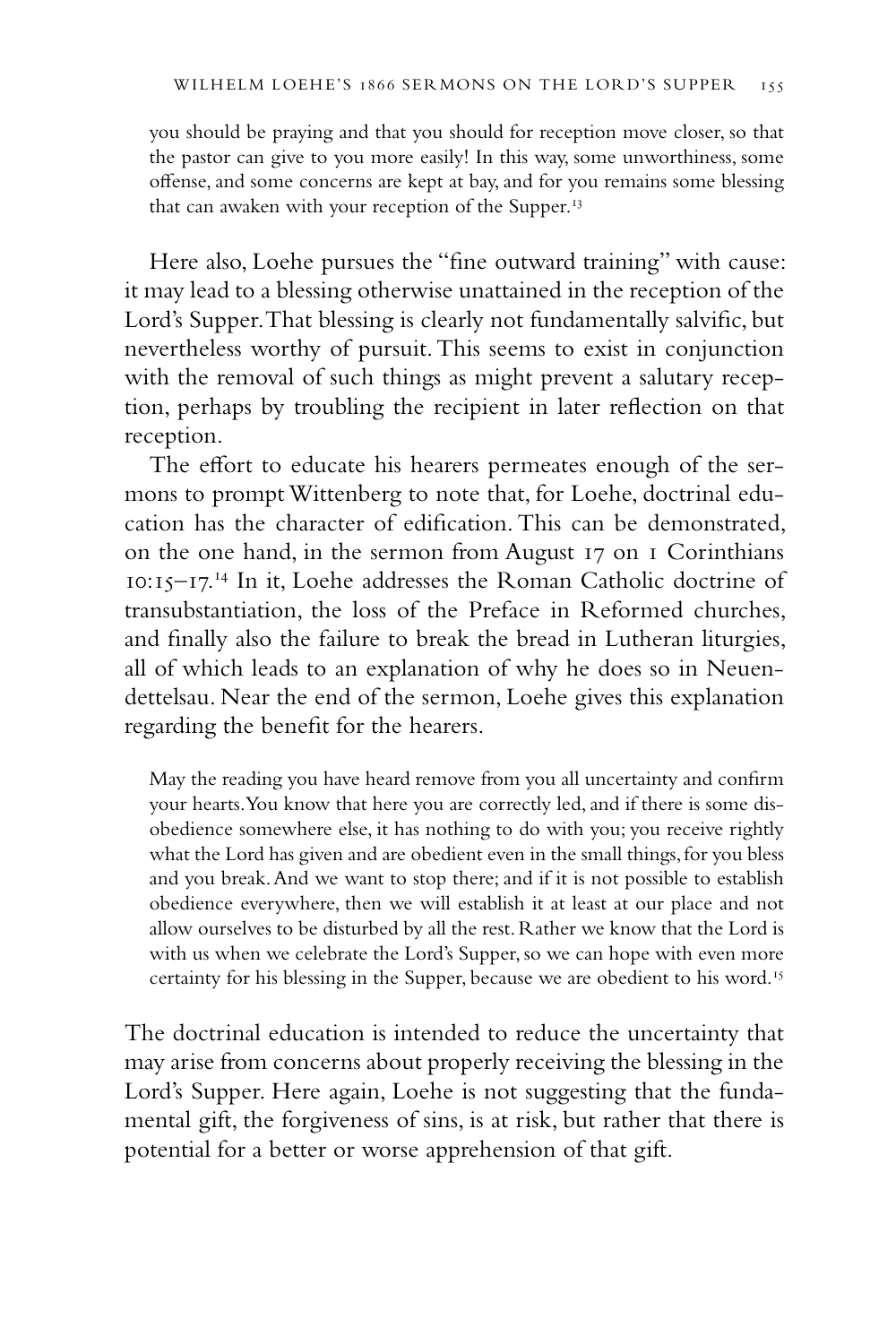In the 11th sermon, from October 5 on John 6:51–71 (one of the main sermons highlighted by Wittenberg), Loehe first defends his position, which he acknowledges is contrary to Luther's, that in John 6 Jesus is indeed speaking about the Lord's Supper. Then he proclaims:

With this I hope to have given you a gift, in that there may now be in your soul a number of reasons upon which you can depend, whenever any doubter says that the chapter does not speak of the Lord's Supper.<sup>16</sup> . . . and that in death we may hope with that much more certainty, that neither the soul nor the body go to destruction.  $\ldots$ <sup>17</sup> . . . may the memorials, that you have in my words, become for you pillars of certainty.<sup>18</sup>

It would not serve the aim of this study to explain here what reasons Loehe gives for his interpretation of John 6. Relevant, rather, is his homiletical justification. On the one hand, there is a note of faithfulness to the scriptures, in that he wants to instill confidence in his hearers about the right interpretation, as such. On the other, he again is aiming to increase their certainty about their standing before God by teaching them about the blessings they receive therein. One is left with a picture of disciples as those who may be led into doubt. There is not only an effort to increase the blessing obtained, but also an effort to decrease those concerns which may prevent the fundamental blessing, the forgiveness of sins, from being apprehended.

Other passages from the sermons could be adduced for either aspect of Loehe's understanding of the Christian as a disciple, but these few suffice for demonstrating the concept. Loehe seeks to equip his hearers to receive whatever divine blessings are available, and to that end he treats them as disciples, as learners. Sometimes, he teaches them in order that they not be ignorant or uncertain about what blessings are present. At other times, he teaches them in order that they may not miss out on some of the blessing that may be had, which he understands broadly.

#### *The Ideal Christian*

In one major example, Loehe depicts the ideal Christian, and thereby his hope for his congregation.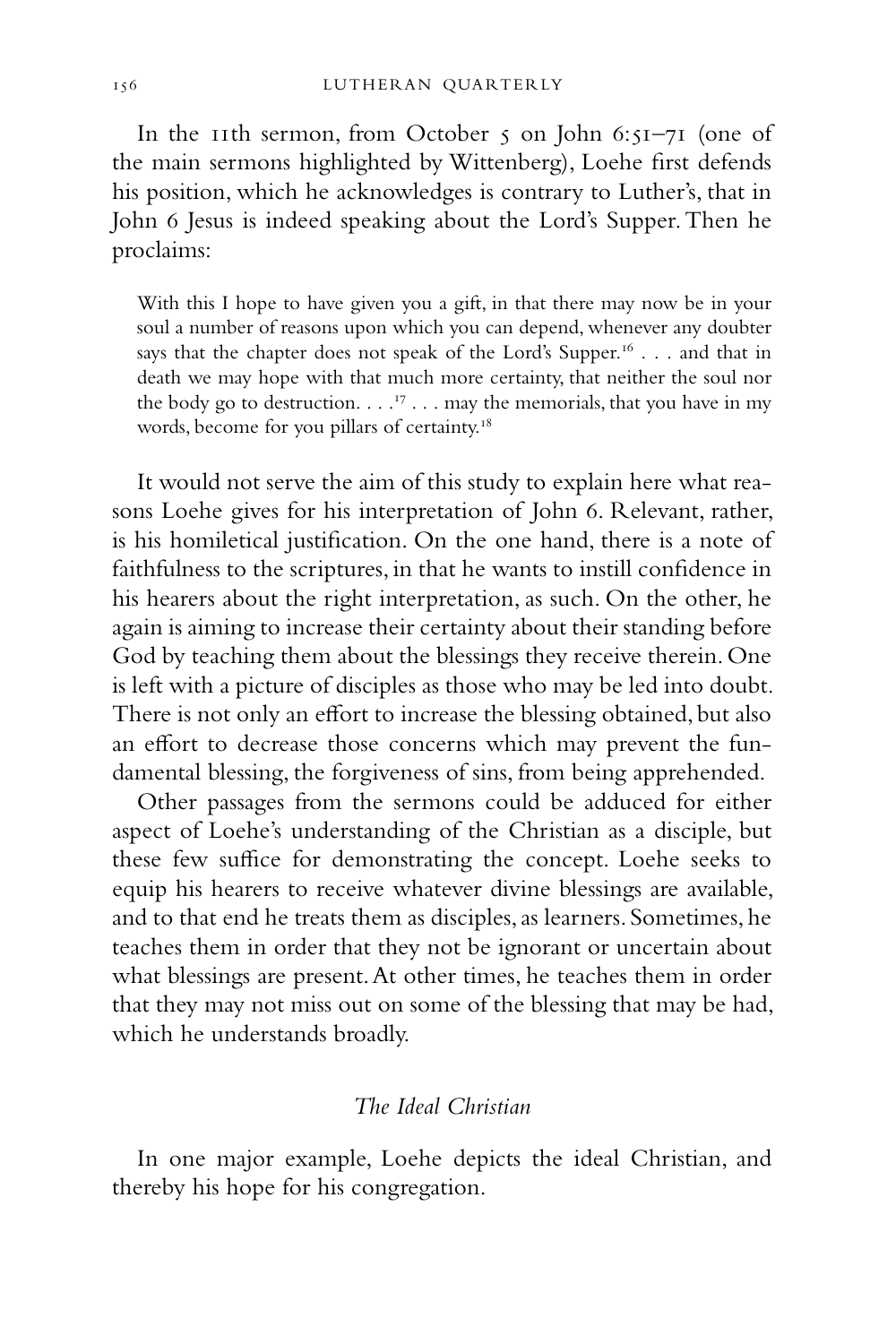And this celebration, which should fill all time and to which the congregation should endlessly dedicate itself, this celebration can bring joy and blessing to every heart. Whenever the hour rings, you think of your Lord; and it is the bell's blessing, that it reminds you of him and causes you to recall his memory; the bell only happens to serve the clock and does so only so that its effect may be renewed with each hour. The ringing of the bell is a reminder of the work of Jesus; and as often as the bell rings, you should renew your remembrance of his suffering, death, resurrection, and victory! But—not only that; as often as the bell rings, it should drive you internally to the sacrament; and because you don't eat and drink every time, you should also not think that the Supper should be held as often as the time calls up its memory; but you must be constantly reminded of it, and the bell should not only remind you of Jesus's suffering, but also of the sacrament; and even if the hour that is rung is not an hour for oral reception, still every hour should pass for you in remembrance of the sacrament and you should always direct your mind and thoughts both in preparation and afterwards in reflection to the passover celebration of the New Testament. This celebration brings together the past and the future and leads you to take all of the eternal goods you have from time into your own future; and you should be and remain always a child of the Supper and be diligent about the celebration feast, as it is supposed to be.

If you have this celebration feast in mind, if you think of the one who died and rose and receive his remembrance meal and if this fills your time, this time will be for you a golden time and through that which is given from heaven and extended to you by your redeemer shall the valley of tears be transformed into the heavenly foyer, into the pre-celebration of the eternal unending Sacrament, such as should comfort you in your misery.<sup>19</sup>

In the paragraphs that follow, the preacher speaks of a time of misery, making reference to the Austro-Prussian war ( June–July 1866) that had raged that summer. He conceives of his congregation as terribly burdened by those circumstances, but his description is of an ideal Christian whose life is moved more by the sacrament and the remembrance of the sacrament than by any earthly circumstance.

The description is reminiscent of the language in the recently published 1828 Tagebuch. The constancy of the remembrance of Christ, the joy and blessing anticipated there, the "golden time": these might have been formulated in the Tagebuch as unachieved goals of the young man whose pietistic sensibilities are there on full display. But two differences must be highlighted. One is the very pointed re-orientation of the attention to Christ so that it arises as an attention to the Lord's Supper. ". . . the bell should not only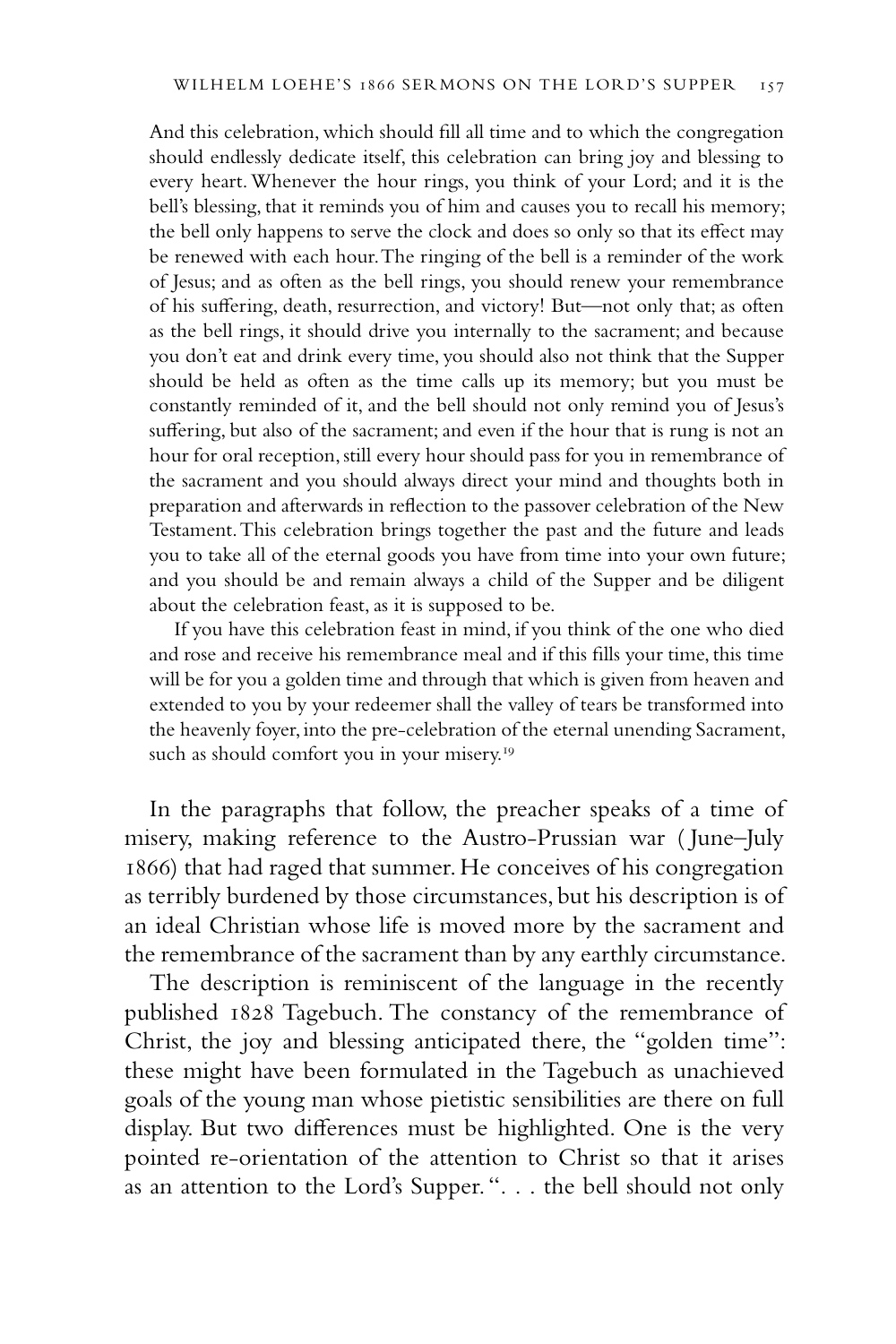remind you of Jesus's suffering, but also of the sacrament; and even if the hour that is rung is not an hour for oral reception, still every hour should pass for you in remembrance of the sacrament." The other is best understood as a contrast aimed to give comfort. The misery of wartime and the merely annual nature of the Jewish passover are both contrasted with the pervasive time-filling presence of the sacrament. It is not time-filling in the sense of duration, but as something that is always ongoing and, for the Christian in suffering ("all times are miserable"),<sup>20</sup> always available. In other words, Loehe does not direct his hearers' attention to the sacrament in order to make them more pious, but as a means of Christian comfort for them in times of need, as *Seelsorge*. Loehe's hearers live concrete lives into which he speaks. They face concerns and challenges which may hamper their faithful reception of the Supper, and are subject to forces beyond their control. His aim is to orient them around the blessings which are, so to speak, not "out of their control" but "in God's control."

### *The Christian in Repentance and Faith*

Besides the Christian in need of comfort, characterizations of the Christian as sinner are not lacking in the sermons. They appear both in direct descriptions of the Christian and as background assumptions when Loehe addresses other matters related to the Supper. Specific sin does not take the fore here, but rather the consequence of sin that harms the salutary reception of the Lord's Supper. In the August 31 sermon on 1 Corinthians 10:16–17, in which he treats especially the unity of the recipients of the Supper with one another and with Jesus Christ, Loehe takes to task the Christian who finds himself unable to recognize that unity.

You only see the imperfection of your works, but you don't grasp the glory of your status as a Christian, because the bit of darkness embarrasses you; and even if your pastor seeks to bring you past that and have you able to ground yourself firmly in your Lord, you walk that path only with difficulty and it seems to you right, holy, and good to depend improperly on sanctification, so that one cannot taste the sweetness of the atonement. With your sins you hold yourself back and because of them you feel separated, but it is because you desire that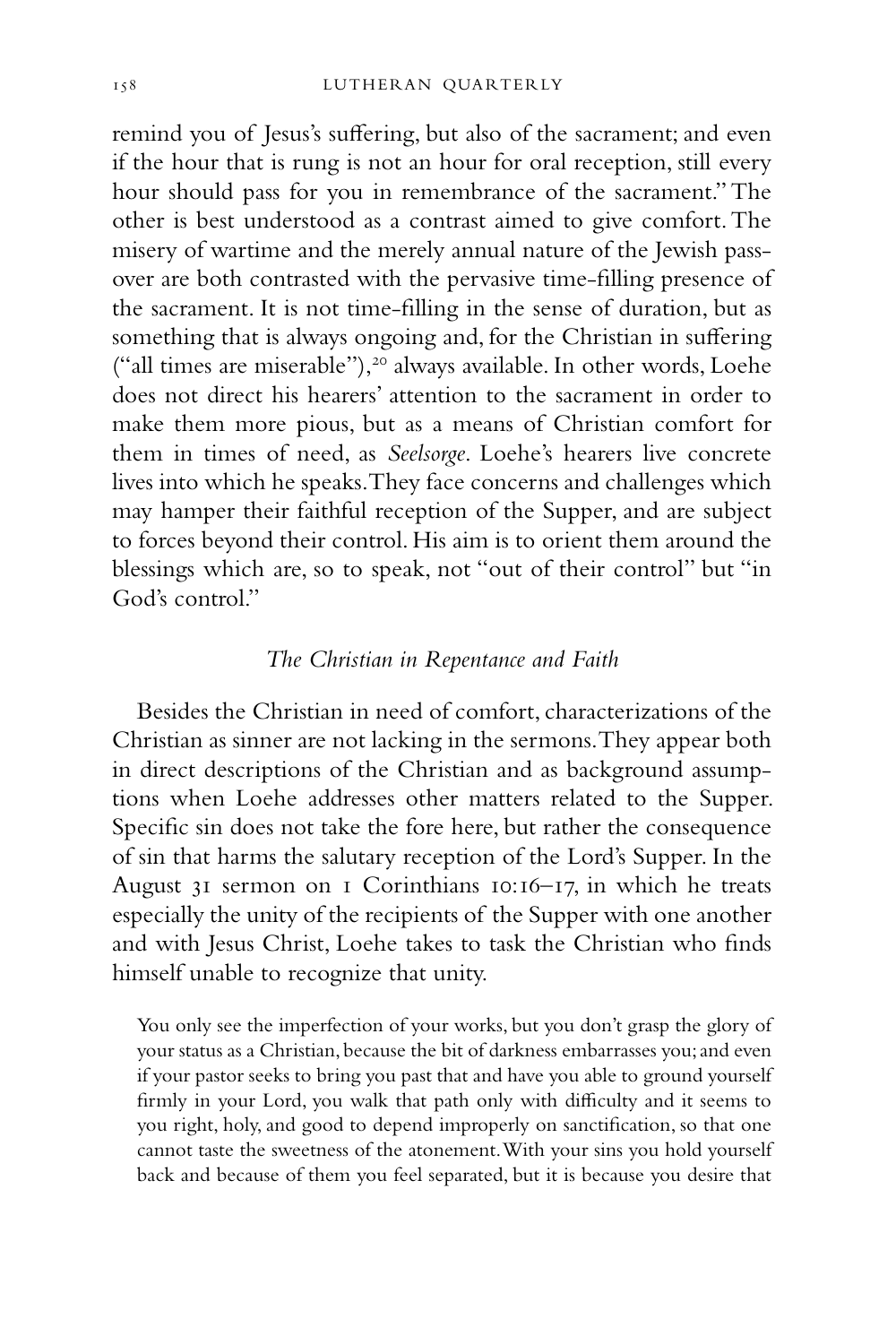separation and do not want to turn from your sins. You would rather lie in the filth of your sins than wash yourself in the blood of the one who washes heaven and earth; you fail to see or appreciate what you should consider, which can take away the bits of darkness and discord that exist between you and your brother.<sup>21</sup>

The problem is not the Christian's sharp eye for lack of unity, but his desire to hold onto his sin, perhaps coupled with disbelief in the power present in the Supper to reconcile. In this passage, Loehe rebukes the sinner for whom sin looms larger than Christ's merit. But the address can also appear differently, as in the November 2 sermon on 1 Corinthians 11:20–21, in which Loehe treats self-examination.

I am looking to those who think as a consequence of their lives that they ought to come less often . . . If you go to the supper and notice that you are merciless, you should not stay away, but convert in that moment and turn to mercy. If someone notices that he has a dominating sin that he does not want to reject, he cannot come to God's table. Thus, everyone must earnestly examine himself. One person needs a long time, the other only a short examination; yet not according to the catechism, but rather according to himself, whether he bears and retains sins that he is not firmly committed to rejecting.  $\ldots$ ."<sup>22</sup>

Loehe continues here in a similar vein. In this sermon he simultaneously commends to his congregation Confession and Absolution and assures them, as sinners, that it is not the presence of sin in their past, even their immediate past, but rather their attitude toward that sin as they approach the sacrament that is decisive for a worthy reception. In this sermon, which broadly addresses the proper frequency of reception of the sacrament, Loehe's characterization of the sinner focuses less on the actual sins than on an attitude toward those sins that keeps a person from the Lord's Supper.

In the paragraphs that follow, Loehe takes to task the occasional assertion that one feels no need for the Supper, distinguishing the feeling from the actual need. The Christian as sinner comes again into view, but also here not with any specificity attached to particular sins or violated commandments, but rather with regard to the Christian's attitude toward his or her own sin.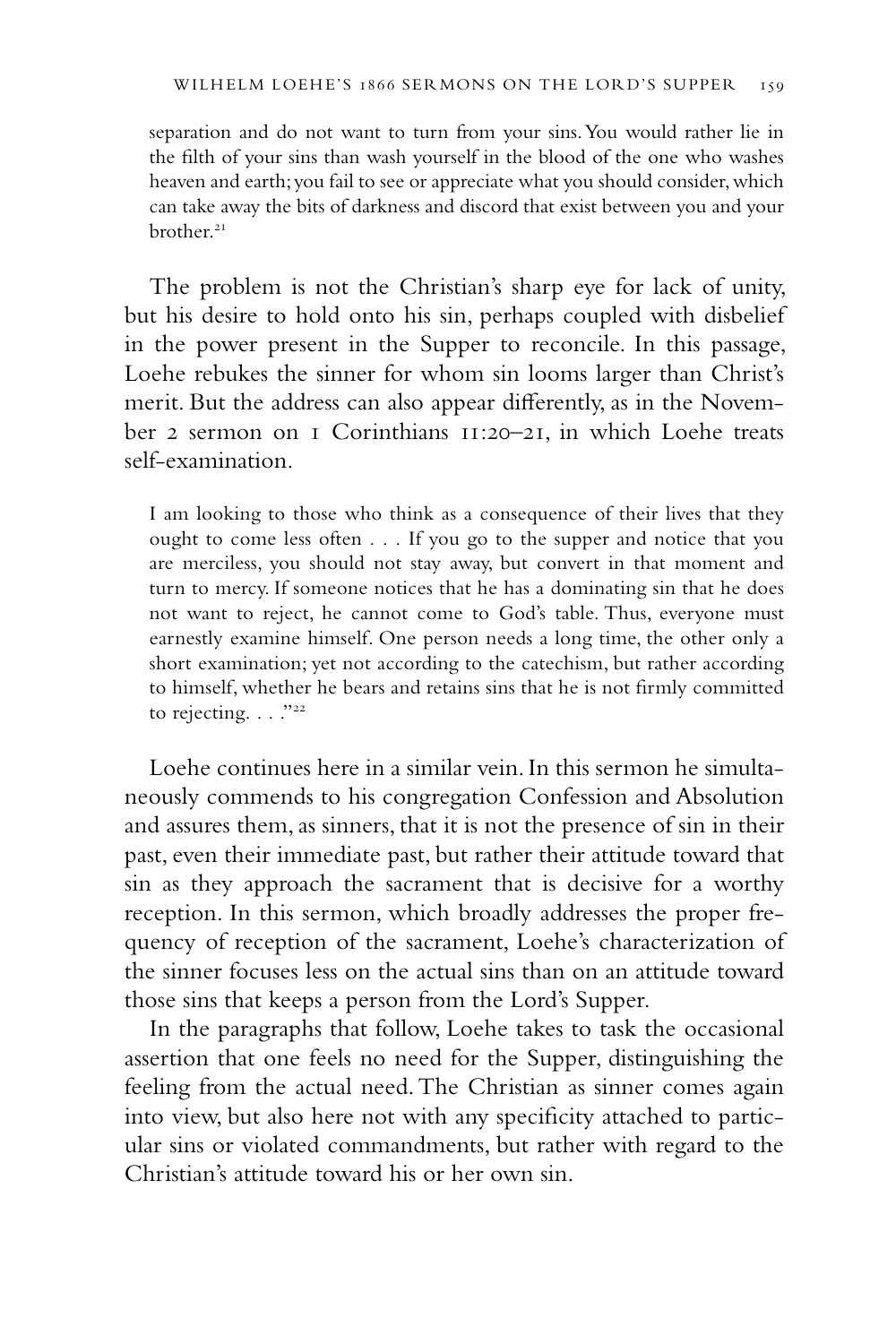You should indeed feel your need; the desire should always be there; that it is not there, is your sin. Open your senses and awaken your soul's desire, and if it does not come, then examine whether perhaps some sin seeks to rule over you, and leave that sin and come and confess also that which is in your feeling of absent desire and laxity.<sup>23</sup>

Loehe therefore clearly conceives of the Christian as sinner. The danger of sin is, in part, that it can hold a person at distance from the gospel.

#### *In Summary*

Up to this point, the effort has been to demonstrate the idea of the Christian underlying Loehe's preaching in these particular sermons by identifying aspects of that idea and elucidating them on the basis of sometimes more, sometimes less extensive quotations. Three aspects have been recognized: discipleship, the presence of an unmet ideal for the Christian, and the needed pairing of repentance with faith; but this approach cannot replace a more exhaustive analysis. In the only monograph that addresses Loehe as a preacher, Hans Kreßel's *Wilhelm Löhe als Prediger*, the Christian is conceived of in terms of the congregation.<sup>24</sup> That offers an important additional perspective to the consideration of how Loehe conceives of the Christian. In a similar manner, studying Sunday sermons rather than a topical series would bring important content to bear. The 1866 Lord's Supper sermons were, after all, a topically defined sermon series, rather than an expression of the week-in and week-out homiletical-pastoral task.

Nevertheless, three aspects were demonstrated. First, Loehe thinks of his hearers as disciples, by which is meant, quite specifically, people who are capable of growth in faith and life. This corresponds to the concept, familiar in Loehe scholarship, of *Zucht* (discipline), but goes beyond a too-simple characterization, as it suggests not merely the improvement of life or even the increase in piety, but most especially the apprehension of as much blessing as possible from the gifts God gives. Leaving *Zucht* aside for a moment, this discipleship is not an end itself, but a means to a more blessed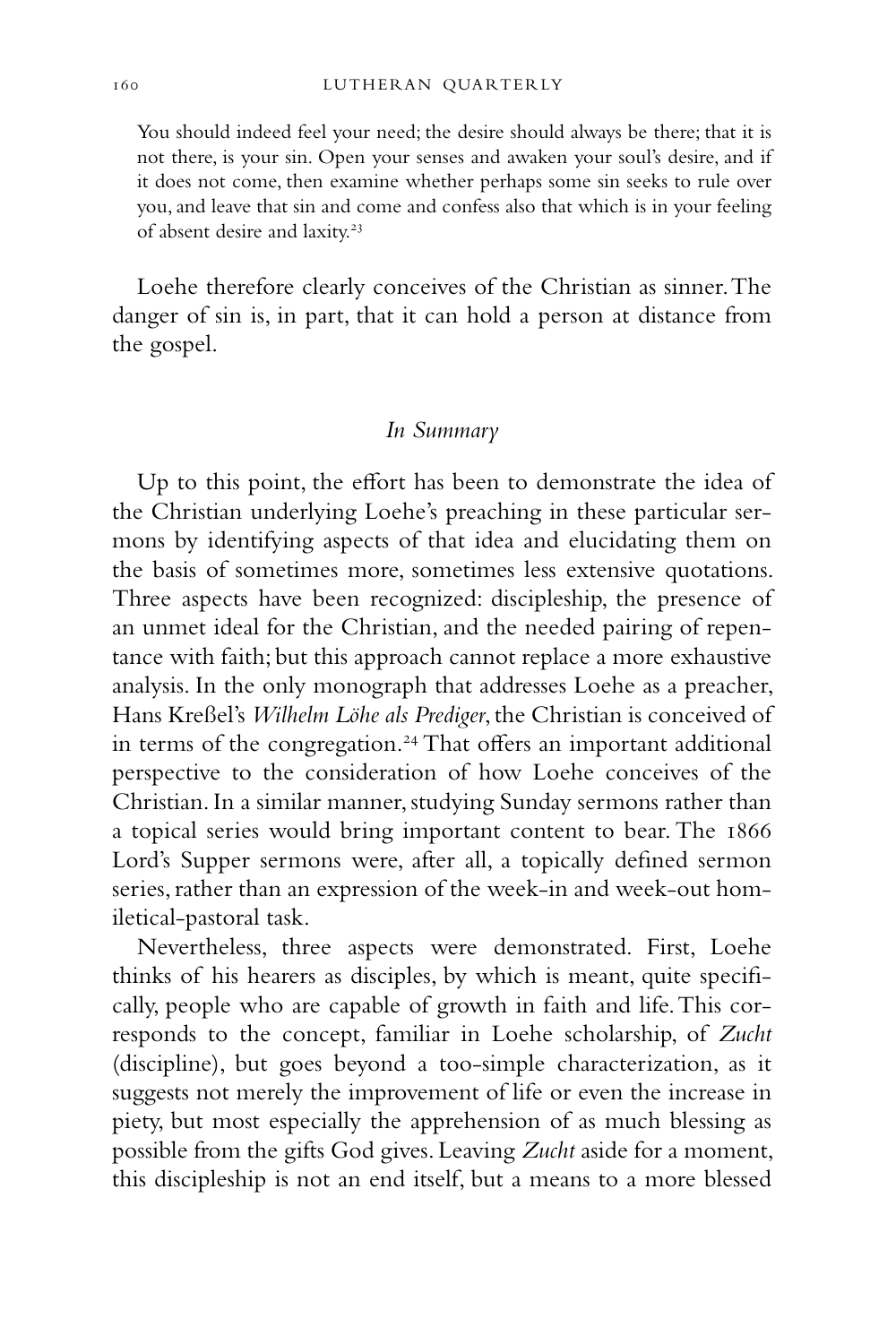life, a more intimate union with Christ, a greater confidence and comfort. Second, Loehe showed a conception of an ideal Christian. Here especially, echoes of his youthful diary can be heard, or at least sought. There, the young man imagined how he should be and he suffered terribly under the self-assessment that he constantly fell short of that goal. In these sermons, Loehe not only invites his hearers to more salutary thoughts, actions, and behaviors, but also describes for them what blessings await them, blessings which they at present might not apprehend. He does not call them into the same struggle that he, nearly forty years earlier, had pursued. The picture of the ideal Christian has not disappeared for him, but his relationship to it has changed. Finally, we saw Loehe addressing the sinner. Prominent was the way that sin prevents the Christian from receiving the benefits of the sacrament, usually because knowledge of sin prevented people from receiving it at all. Far less frequent were references to particular sins or calls to repentance. This may be a function of the sermon topic. A series on the Lord's Supper is, for Loehe, a series on the gospel itself. The most relevant reality of sin, then, would of course be its ability to cast doubt, undermine faith, and prevent reception of the gospel.

To strengthen this argument, one final sermon on John 6:54, preached on November 16th, considers the effects of the sacrament.<sup>25</sup> This sermon is of special note because it so explicitly distinguishes those effects of the sacrament which are promised, whether they are felt by the recipient or not, from those which are primarily experiential. One can therefore rightly expect to learn something both about the Christian who *would* receive the sacrament and also about the Christian who *does* receive the sacrament.

The sermon has a simple two-part outline: first, the effect of the action of celebrating the Supper, and second, the supernatural effect of the "sacrament itself."26 This distinction is noteworthy. Loehe sees salutary benefits from the reception of the Supper, but distinguishes and locates the supernatural effects all in the "Supper itself." He concludes with a summary for his hearers which begins by rehearsing the supernatural effects: the forgiveness of sins, immortality of the body, conformity of the soul with the soul of Jesus Christ, perhaps to be equated with being personally united with Jesus Christ,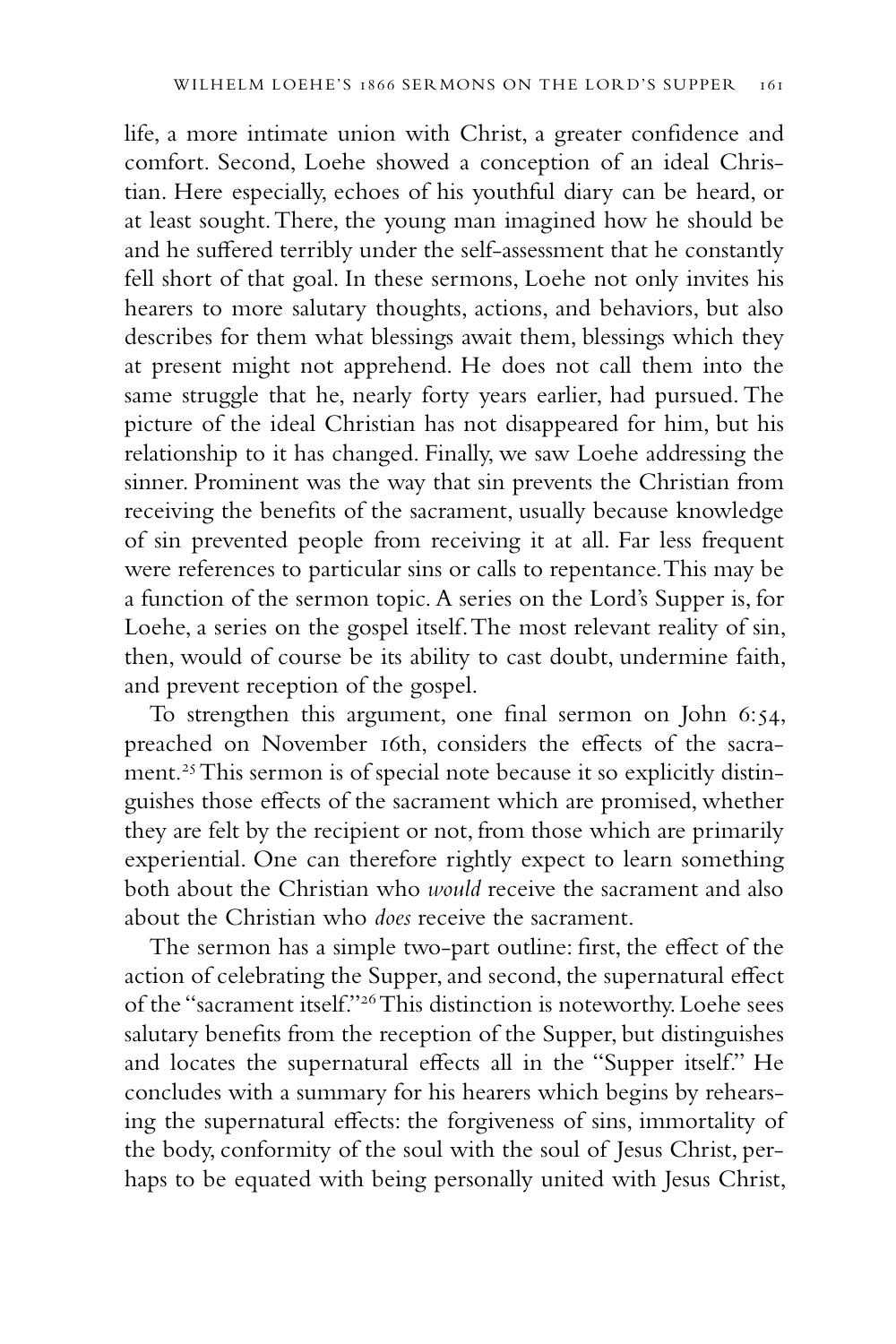and marriage with the heavenly bridegroom. Loehe notes: "These effects are there, even if the effects on your feelings are absent."<sup>27</sup> In other words, Loehe acknowledges a most important set of effects that is independent of whether it is felt, and is also not dependent on the act of receiving but rather contained and assured within that which is received. Here, one learns more of his views on the sacrament than of his views of the Christian.

The first effect is a sense of calm that comes with knowing that one has followed Christ's command and "done what is right."28 Loehe affirms this, but calls it the "lowest standpoint."29 The second effect is a confidence that the reception of Christ's body and blood will have good results. On the one hand, Loehe tempers this position by noting that a person with this confidence does not receive more than a person who remains at the lowest standpoint. On the other, he explains that this good expectation can easily be lost in the face of concerns and cares, and that it is finally dependent on successful personal preparation. Ultimately, Loehe writes, "the whole effect on one's humor is dependent on so many conditions of the soul and the body that one can say: it does not matter very much."<sup>30</sup> For Loehe, the experiences of life, the cares and concerns, but also the ability to concentrate and prepare oneself, are relevant for the Christian but not decisive for the reception of divine gifts. The Christian's humor, temper, and mood all have relevant influence; but, because of their unreliability, they cannot be the foundation for the supernatural effects of the Supper. Because they can sometimes lead to salutary effects, they can be confused for the supernatural ones. But this is precisely that—a confusion. This supports what has otherwise already been said. There is much blessing to be had in a proper reception of the Supper, besides the Catechism's "forgiveness of sins, life, and salvation." Here Loehe's Christian stands distinctly and importantly beside the *extra-nos* character of the sacrament.

#### *Conclusion*

The Christian, in the sermons examined here, interacts on the one hand with Jesus Christ, who would give him blessings, and on the other hand with a variety of instances that would deprive him of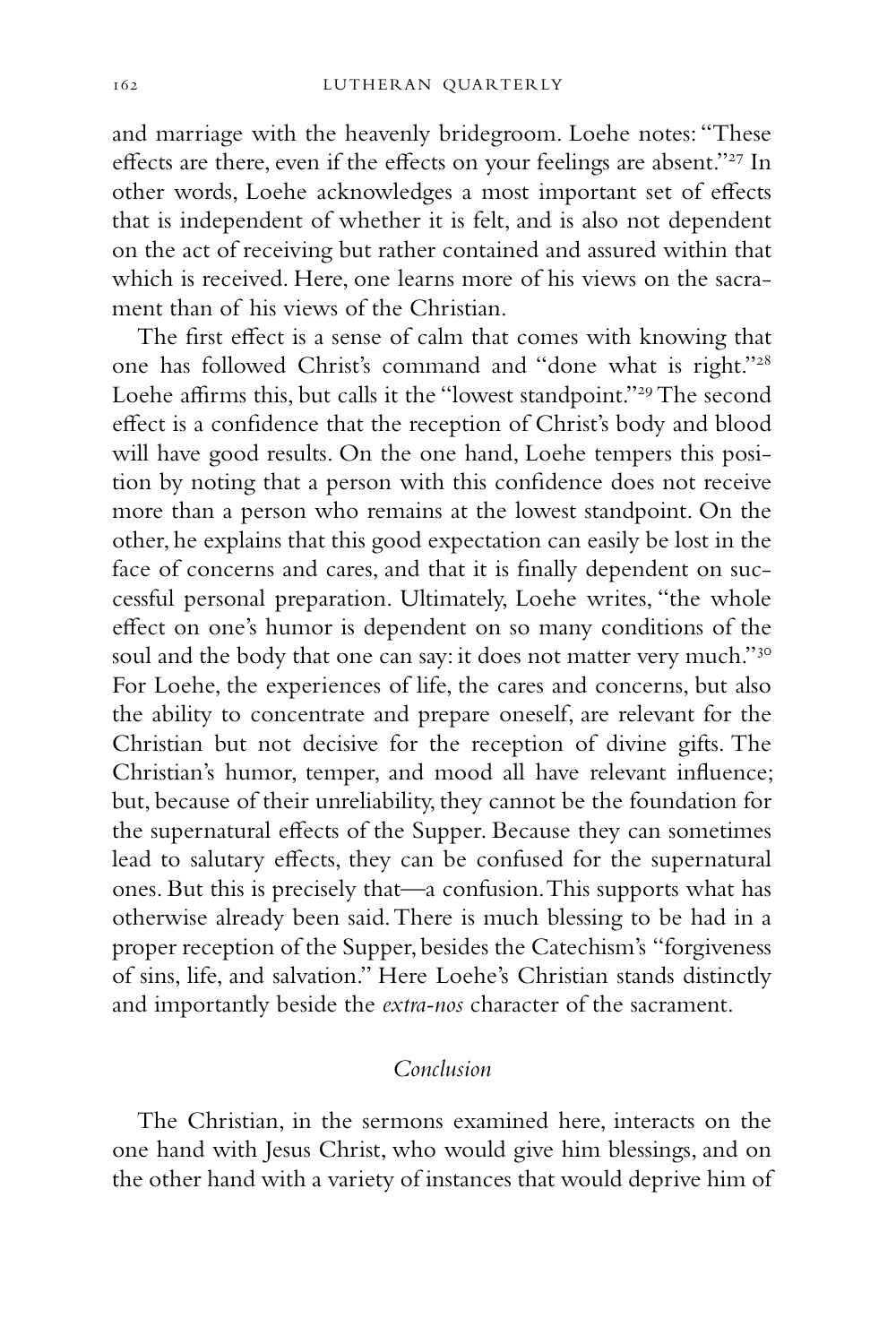those blessings. These include his sin, but also death, war, false doctrine, and even the simple tedium of long waiting during the distribution of the Lord's Supper. Loehe would train the Christian to recognize and counter the things in the second list, so as to receive most fully the blessings of the Lord. One could therefore say that Loehe, at least in these sermons, consistently positions the Christian on God's side, over and against those opposing instances.<sup>31</sup>

Absent the larger context of pastoral care, this would seem to fail to take into account the depth of sin and its consequences. In only a few places in these sermons does Loehe present sin as a genuine cause to refrain from the Supper, usually instead depicting it as something somehow previously dealt with, such that it ought decidedly not keep a person away. Part of that context is, of course, the consistent and developed practice of pastoral care including confession and absolution in Neuendettelsau. Although this could surely be idealized and then painted as more consistent or more eagerly embraced than the struggle that it no doubt was to develop and maintain, it may nevertheless be seen, alongside preaching and the celebration of the Lord's Supper, as an element of a whole concept of pastoral care. In his review of Loehe's practical theology, Klaus Raschzok shows how Loehe understands the *Seelsorger* as a close cousin to the physician, not only in the interrogation of the sick person, but also in the carefuly consideration of how best to apply the medication.<sup>32</sup> Expanding this understanding of the absolution as a medication to include the Lord's Supper helps bring to the fore Loehe's intention in the midst of the narrow question of this investigation. He is teaching his hearers to apply rightly the medication of the Lord's Supper, in order that it may have its full effect. David Saar calls this pastoral action "inculcate[ing] a sacramental piety."<sup>33</sup>

So, one conclusion may be drawn about Loehe's understanding of the Christian from the content of the sermons, and one from the analysis of the sermons. From the content, it is clear that Loehe would have the Christian not only receive the blessings of the Lord's Supper, but also experience that blessing in a recognizable way. From the analysis, it is evident that Loehe integrates the sermon beside the Lord's Supper and private confession and absolution in a way that develops the Christian towards a fuller reception of divine blessing.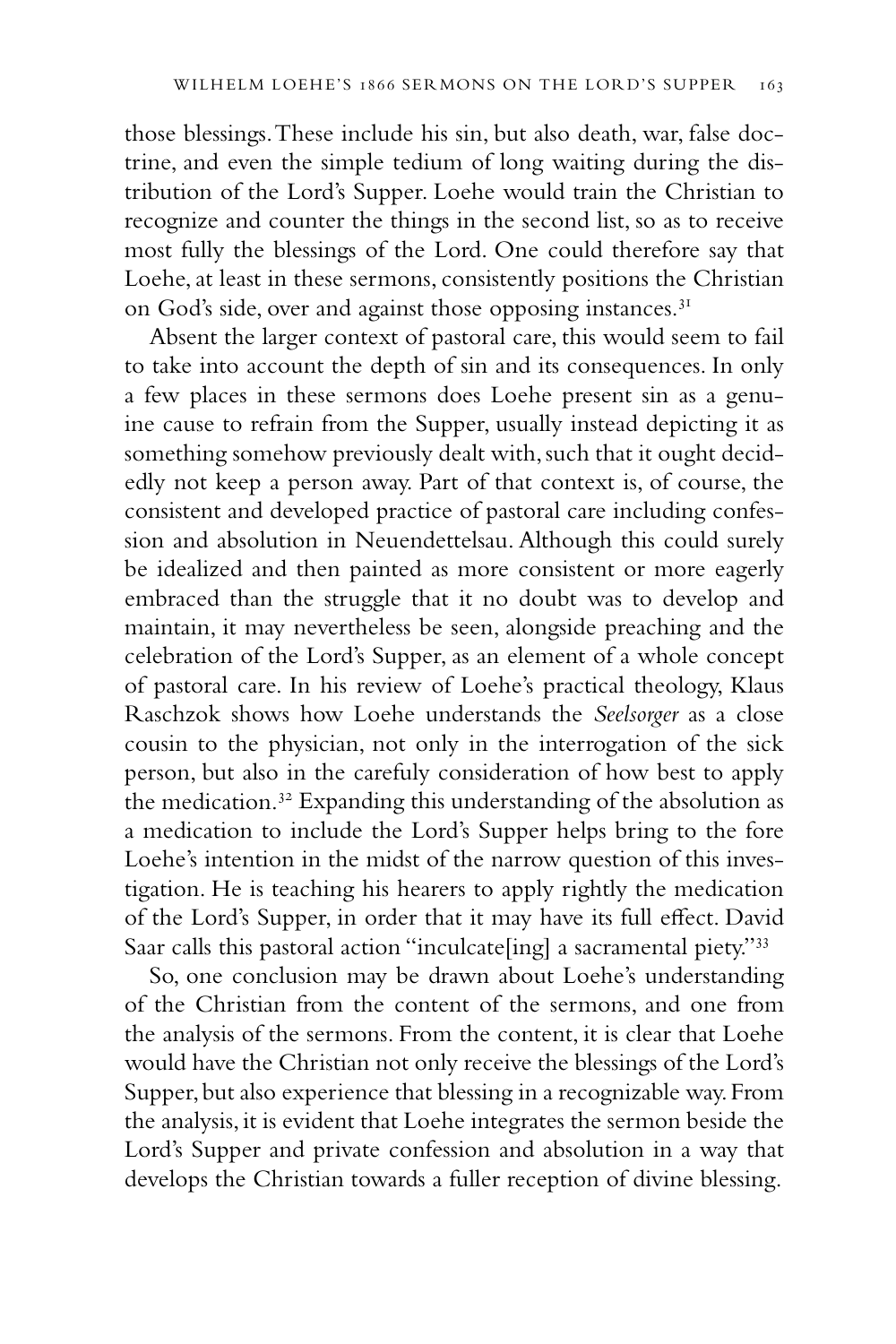#### **NOTES**

1. Martin Wittenberg, *Abendmahlspredigten*, vol. 1, *Wilhelm Löhe Gesammelte Werke Ergänzungsreihe* (Neuendettelsau: Freimund, 1991).

2. Dietrich Blaufuß and Gerhard Philipp Wolf, eds., *Wilhelm Löhe Tagebuch 1828 Berlin*, ed. Gesellschaft für Innere und Äußere Mission im Sinne der lutherischen Kirche e.V., Wilhelm Löhe Gesammelte Werke—Ergänzungsreihe (Neuendettelsau: Freimund, 2020).

3. A few examples: "Ich nehme das Lösegeld nicht als im Glauben giltig an. Ich mag nicht aus der Sündenhöhle gehen, ob Du mir gleich die Hand bietest. Hilf, Herr! Mein Herz ist matt, mein Glauben ist keiner, meine Seele schmachtet!" *Tagebuch*, 15. "Goßners Predigt hätte heute auf mein Herz großen Eindruck machen können, aber ich bin ein Stein. Guter Gott im Himmel, demütige mich, daß ich mich endlich recht erkenne und nicht mehr so hoffärthig sey." *Tagebuch*, 79. "Aber mein Herz ist meinem Gott und drum seinem eigenen wahren Besten feind. . . . Mache bald—ach bald—Ende meinem innern Kampf und Zwiespalt und laß mich empfinden und schmecken die Wirkungen des heiligen Geistes, der in allem Frieden alles Gute in Menschenherzen schafft." *Tagebuch*, 121.

4. See Saar's "sacramental piety" (David Saar, "A Parish Pastor's Perspective on Preparing Parishioners for Holy Communion" in *Wilhelm Löhe Und Bildung / Wilhelm Loehe and Christian Formation*, ed. Dietrich Blaufuß and Jacob Corzine [Neuendettlesau: Freimund, 2016]); also Schlichting's explanation of Loehe's "sakramentliches Leben." Wolfhart Schlichting, "Hinführung Zum Abendmahl Als Einweisung in Gelebte Rechtfertigung; Löhes 'Fortschritt' in 'Sakramentlichem Leben'" in *Wilhelm Löhe Und Bildung / Wilhelm Loehe and Christian Formation*, ed. Dietrich Blaufuß and Jacob Corzine (Neuendettlesau: Freimund, 2016).

5. The impression should not arise that the Lord's Supper is absent from the 1828 diary. Rather, where it appears (June 18–21), it very much consumes Loehe's attention. On Wednesday of that week he announces his intention to receive and also his expectation: that the body and blood would be "blessing, . . . a mighty nourishing of the soul, . . . a true strengthening of faith, . . . a faithful reception of [God's] grace," and a confirmation of his election and testimony to his status as child of God. *Tagebuch*, 110. On Thursday he turns his writing from the body and blood to himself: that he may receive "unto the strengthening of . . . faith" so that he "believe and not falter." *Tagebuch*, 111. On Saturday he hopes to be united with Jesus, "Even if I do not feel it enough." *Tagebuch*, 113. On Sunday, he both laments that he "did not in a so truly lively manner feel the reception of [Christ's] Supper" and gives thanks that he [still truly felt the unification with [Christ] after the reception of his body." *Tagebuch*, 115.

6. *Abendmahlspredigten*, 14.

7. *Abendmahlspredigten*, 18.

8. *Abendmahlspredigten*, 19.

9. Wittenberg explains that this sermon was frequently listed among the *Abendmahlspredigten,* and also included in some note-takers' collections. Wittenberg, footnote. 34.

10. Excerpts of the sermons provided here are translated by the author. *Abendmahlspredigten*, 96.

11. Loehe refers to his counsel on how to rightly position oneself for reception of the Lord's Supper, particularly such that the consecrated elements are at no risk of falling to the ground.